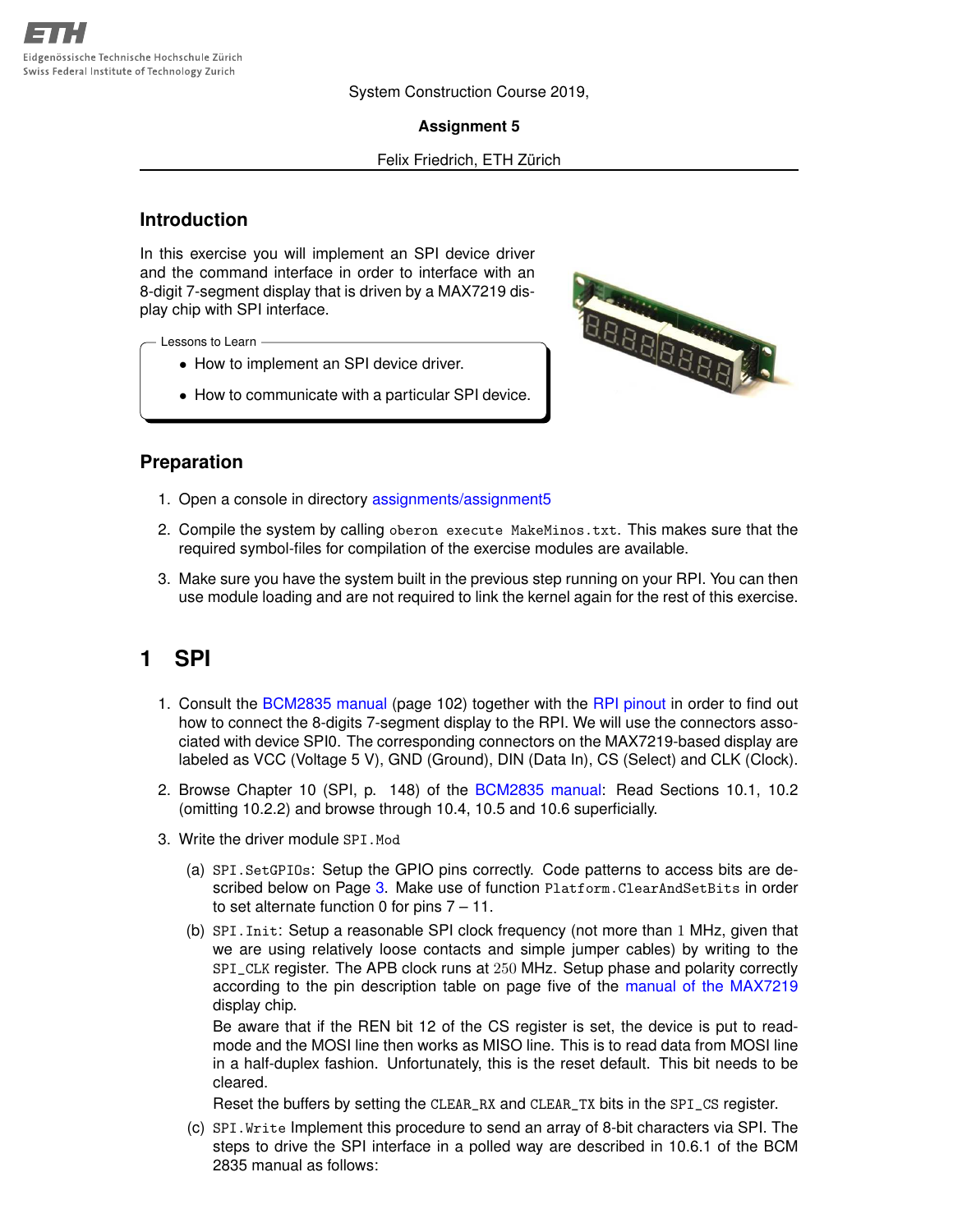*System Construction Course 2019* 2

- i. Set TA bit of SPI\_CS register. This will pull chip select low.
- ii. For each character do:
	- Poll TXD or SPI\_CS until it becomes 1. Write character to register SPI\_FIFO. Read and ignore character from SPI\_FIFO.
- iii. Poll DONE of SPI\_CS register until it becomes 1.
- iv. Clear TA bit of SPI\_CS register. This will pull chip select high.

You can test your SPI implementation by using procedures MAX7219. TestMode and MAX7219. NormalMode described in the following part of this assignment.

# **2 MAX 7219 Driver**

The MAX7219 chip receives commands as 16-bit words on the SPI bus in the following way:

- The SPI driver pulls the select line low.
- The SPI driver transfers 16 bits that flow into the shift register of the MAX7219 chip. The MAX7219 chip shifts out the bits at the other end of the shift register to its data-out pin. The latter can be used in order to daisy-chain MAX7219 chips (how?).
- The SPI driver pulls the select line high. On the rising edge of the select line, the 16 recently transferred bits are latched and interpreted as commands by the 7219 chip.

The commands of the chip are described from page 7 of the [MAX7219 manual.](https://svn.inf.ethz.ch/svn/lecturers/vorlesungen/trunk/syscon/2019/shared/documents/rpi/MAX7219-MAX7221.pdf) They are referred to as registers. Tasks:

- 1. In order to test if your SPI driver works at least partially, use the simple commands  $0x0f00$ and 0x0f01 to switch off and on the display test mode, respectively. This has already been implemented with procedures MAX7219.TestMode and MAX7219.NormalMode.
- 2. Implement a function to display a given 32-bit integer value as a hex-number on the eight 7-segment characters of the display. Constants containing the bit-pattern representing numbers 0 to 9 and characters  $a$  to  $f$  are provided in the skeleton of this exercise.
- 3. Optional: display the (hex)value of the kernel timer value (procedure Kernel.GetOSTimer()) on the 8-digit display using a 20ms periodic task.

Finally, if you cannot get enough SPI then implement a bit-banging version of the SPI driver (i.e. program the pins yourself, bypassing the SPI controller)!

### **Documents**

- System Construction Lecture 5 slides from the course-homepage <http://lec.inf.ethz.ch/syscon>
- [BCM2835 manual](https://svn.inf.ethz.ch/svn/lecturers/vorlesungen/trunk/syscon/2019/shared/documents/rpi/BCM2835-ARM-Peripherals.pdf)
- [Manual of the MAX7219 8-digits 7-segment display chip.](https://svn.inf.ethz.ch/svn/lecturers/vorlesungen/trunk/syscon/2019/shared/documents/rpi/MAX7219-MAX7221.pdf)